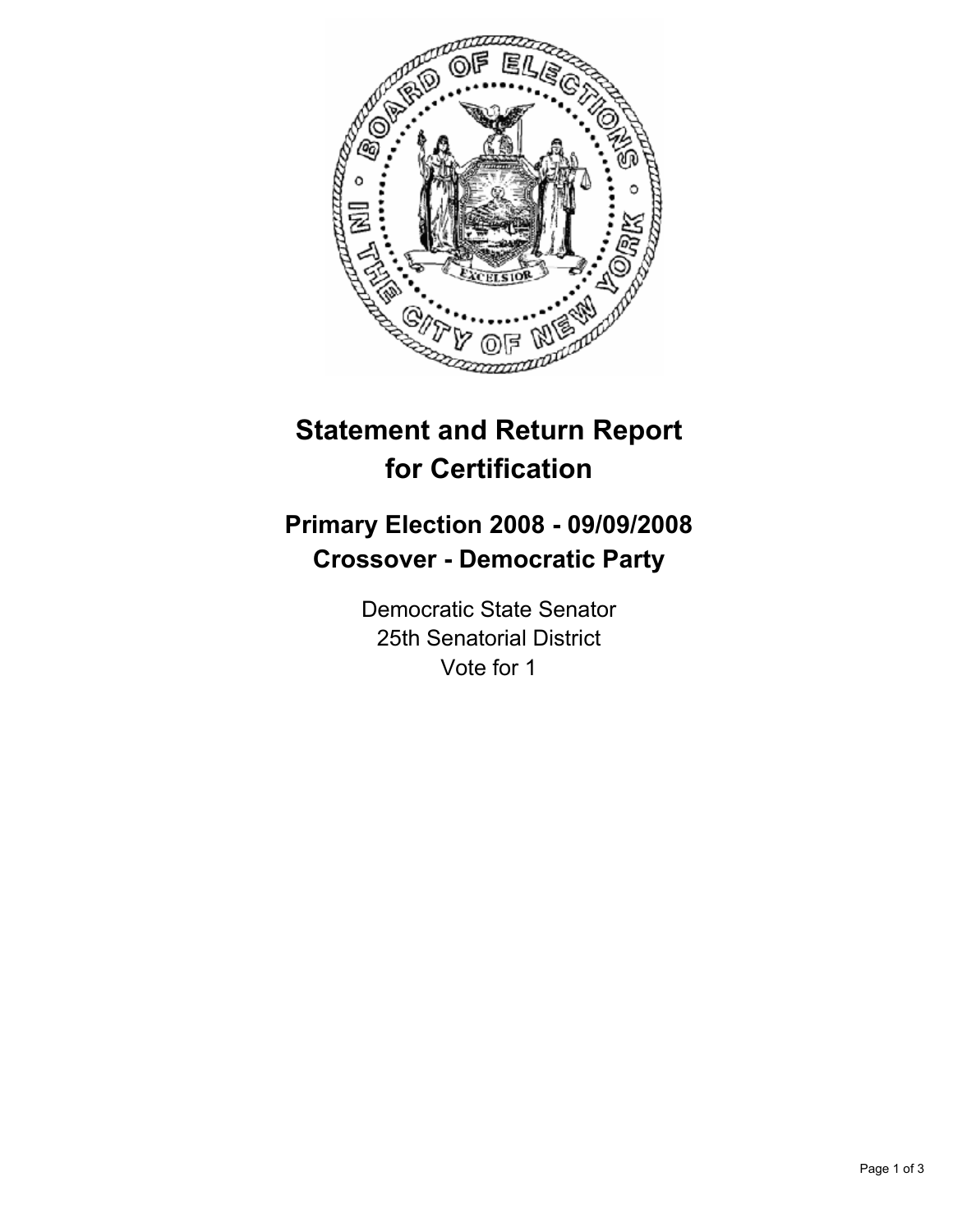

### **New York County**

| 182    |
|--------|
| 242    |
| 602    |
| 6,179  |
| 8,034  |
|        |
|        |
|        |
| 14,216 |
|        |

#### **Kings County**

| <b>Total Votes</b>   | 10,759 |
|----------------------|--------|
| DANIEL L SQUADRON    | 5,640  |
| <b>MARTIN CONNOR</b> | 5,119  |
| AFFIDAVIT            | 578    |
| ABSENTEE/MILITARY    | 166    |
| <b>EMERGENCY</b>     | 15     |